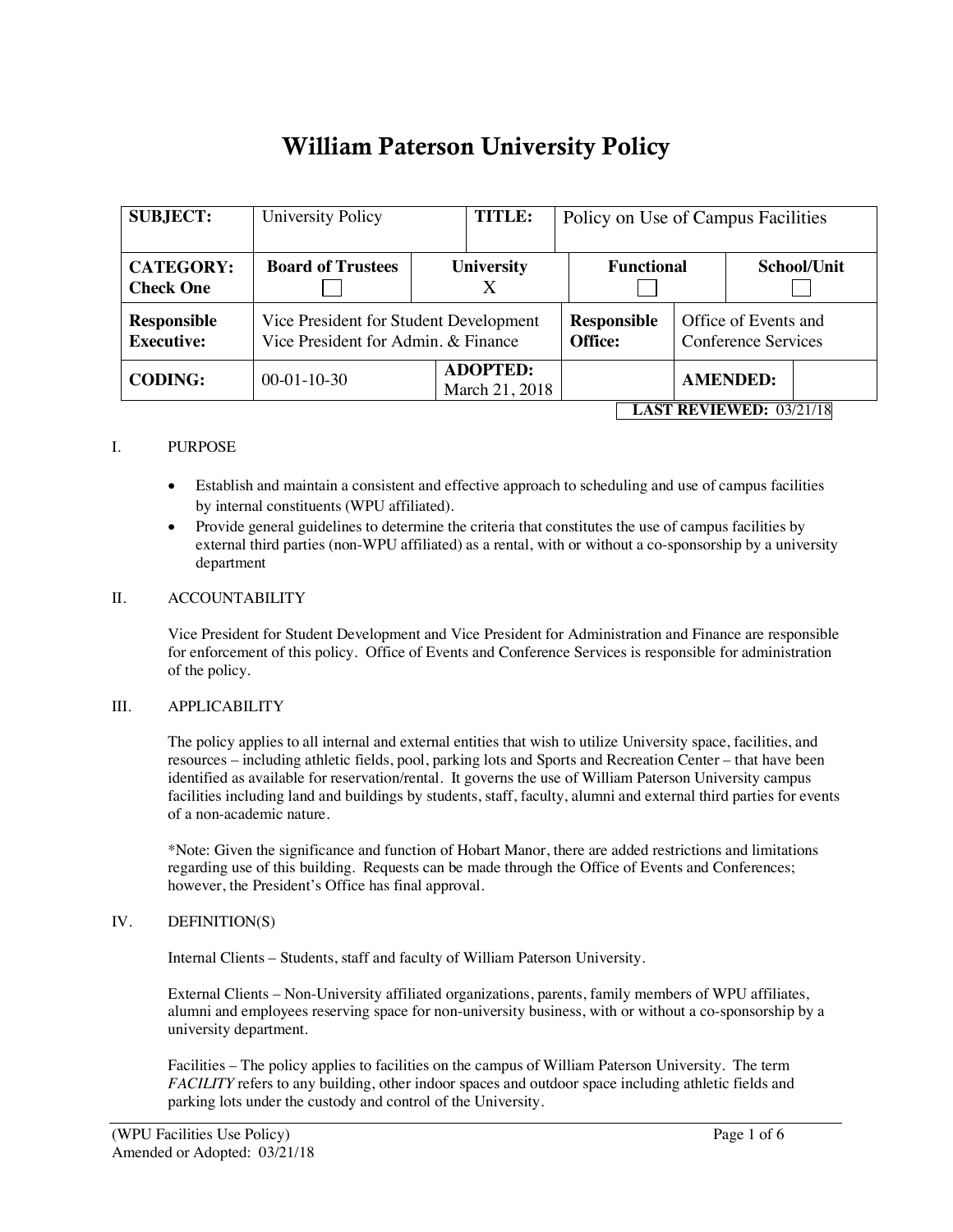Events - The general categories of events include meetings, presentations, workshops, cultural celebrations, award ceremonies, social gatherings, conferences, research symposiums and fundraisers.

## V. BACKGROUND

Request for use of space by internal and/or external client must be monitored and any utilization of University space for this purpose must be consistent with the University's priorities. It is everyone's responsibility to manage the space well to facilitate our mission as well as to achieve our primary purpose of educating students.

## VI. POLICY

The use of WPU campus facilities is intended primarily for activities consistent with the University's educational mission and its role in the community as a public institution. The university recognizes that students generally be given the opportunity to utilize campus facilities to the fullest extent possible. The University also desires to cooperate with the community by making its facilities available for use by external groups under prescribed conditions. The public nature of the institution does not grant individuals permission to engage in activity, which limits, interferes or otherwise disrupt normal activities, for and to which the space is intended. The use of campus facilities must not interfere with educational activities inside or outside a University building or otherwise prevent the University from fulfilling its mission as well as achieving its primary purpose of providing an education to its students. The user and all persons under their supervision and control will abide by the rules, regulations, and requirements of the University and the State of New Jersey for the use of its various services and facilities at William Paterson University.

## Policy Fundamentals

Priority - University's own use of campus facilities shall have priority over other uses and University users shall have priority over non-university users. Academic scheduling takes precedence over non-academic events. The University reserves the right to substitute an alternative facility if deemed necessary to ensure the integrity of the University's programs and educational objectives, optimize the use of University facilities and respond to unique needs or circumstances.

Denial – University reserves the right to deny an activity due to a scheduling conflict, or if it does not support the University's mission, is similar in nature to programs offered at the University, or conflicting with events previously scheduled, coordinated, organized and/or conducted by the University.

Safety – All parties granted permission to use University facilities must comply with applicable University rules and regulations, city, state and federal laws and comply with all fire, safety, sanitation and any other stipulated special regulations. The use must not obstruct vehicular and pedestrian traffic, or otherwise interfere with ingress or egress to and from a campus building. The University has the authority to refuse use of University facilities for events that would pose an unacceptable level of risk to people or property.

Parking – The client shall abide by the University's Parking Policy. Parking spaces on University property are available for use by students, faculty and staff. A university decal is required to park on campus. Parking spaces are available on a first come first served basis. Specially marked signs denote parking spaces designated for use by certain departments. Hourly rate parking is available at the Pioneer Parking Garage. Generally speaking, and particularly during peak business and class times, external clients visiting the main campus must use the parking garage facility or specifically designated parking for that event (e.g. specific sections of lots 3 and 4 for Shea performances and events). Requests to use general parking spaces by external clients on the main campus and 1600 Valley Road location during specific times must be submitted and approved as part of the rental agreement.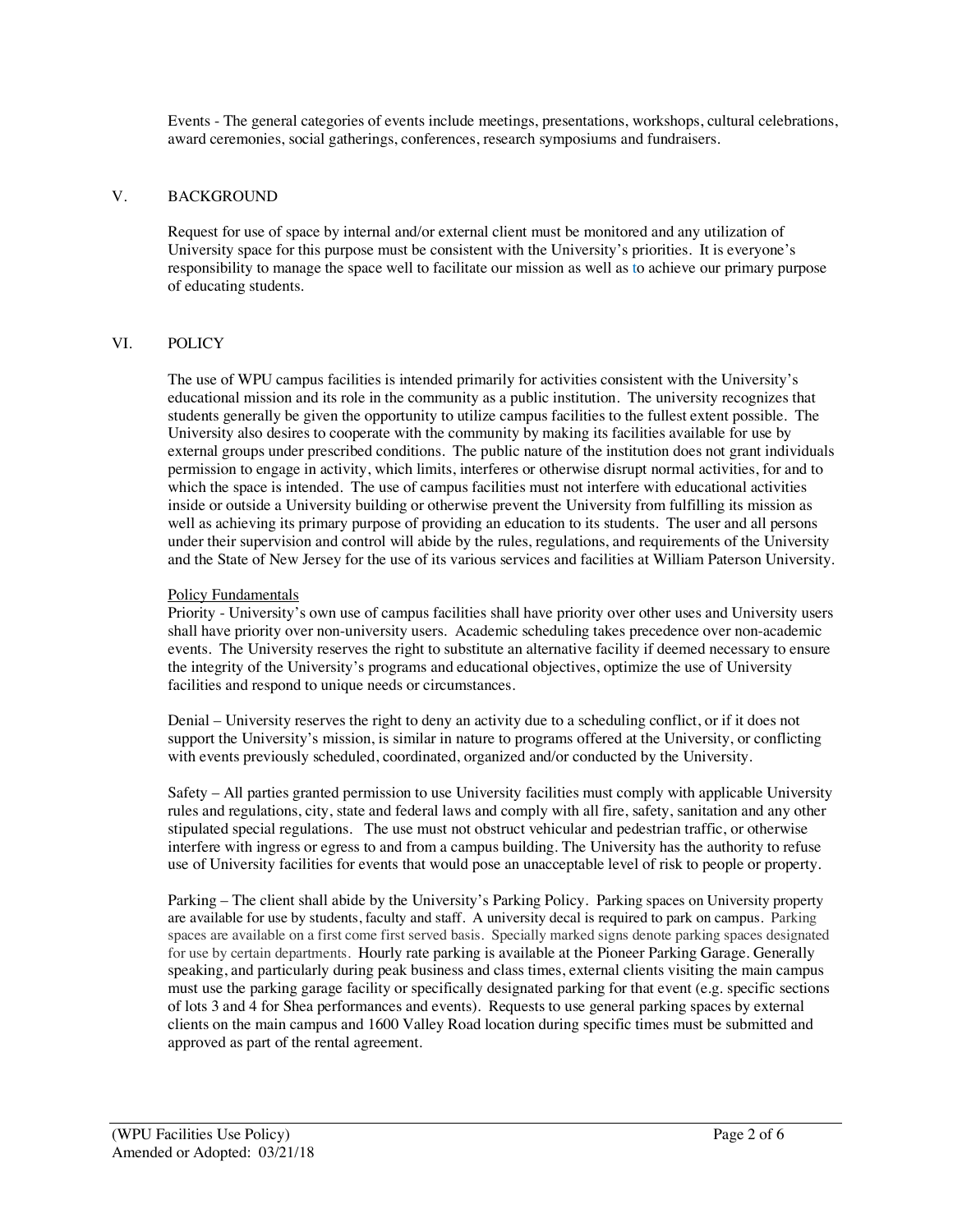Posting and Advertising – Event sponsors must comply with the University's posting regulations. In case of scheduled external rentals, all advertising including on the internet, directional signs, or posters used by the client in support of the event must be approved by the University and, shall be limited to those forms of display authorized by the University.

Use of the University Name – Unless previously authorized by the University, the right to use University facilities does not confer the right to use the University name, identity marks, or brand, nor does it imply University sponsorship or endorsement of an event. All agreements for use of University facilities shall include terms to ensure that the University name, identity marks, and brand are protected. University's Office of Marketing and Public Relations is responsible for the proper use of the University name, identity marks, or brand in brochures and publications or similar printed materials.

Catering – Catering services at all scheduled events on University property must be provided by the University's Dining Services contractor. Events and Conference Services office will facilitate communication between the event sponsor and the catering office during the reservation process.

Minors on Campus – The client shall abide by the University's Minors on Campus policy.

Assistance Animal Policy – The client shall abide by the University's Assistance Animal policy.

Noise Levels – Noise at a level that disrupts or disturbs the normal use of classrooms, offices or laboratories or any previously scheduled University event, or activity, or the normal operations of the University will not be permitted.

Sponsoring/Co-sponsoring Events – Generally, requests for events sponsored by internal clients such as staff/faculty, administrative offices and recognized student organizations will be approved on a first come, first served basis. A University organization can co-sponsor an event with another University organization. However, a University organization may not co-sponsor an event with an external group for the purpose of gaining advantages for the non-University user that are typically afforded to internal clients such as a discount or waiver of fees. A non-University user may not use campus facilities under the guise that a University department is the sponsor of the event. When it is anticipated that a majority of those attending an event will not be students, faculty and/or staff of the University, the reservation shall be subject to all fees associated with the event including but not limited to facility rental fees and, personnel charges for support services. Additionally, general liability insurance will be required. Under certain circumstances, the University will take into consideration the nature of the event, the target audience and past-experience of the University with respect to similar events when considering a discount or waiver of fees and the insurance requirement. The event sponsor may not turn reserved facilities over to others, and no organization other than the reserving organization may use the facilities reserved. The sponsor shall use the facility only for purposes that the facility is dedicated for and reserved. The sponsoring organization shall be responsible for all costs associated with damage to or misappropriation of University facilities, including those resulting from actions of any non-member attendees.

Fees – The University reserves the right to charge deposits and other fees as described below pertaining to the use of University facilities. A detailed estimate of applicable fees is prepared once an inquiry is received. It is also obtainable by contacting the Office of Events and Conference Services. Event sponsors are responsible for all assessed fees associated with the hosted event. The fees include rental, administrative, damage and support services fees as stipulated on the booking confirmation and determined during the reservation process. The Office of Events and Conference Services has the authority to quote and assess applicable fees for use of University facilities for all non-academic events and outside rentals for external clients.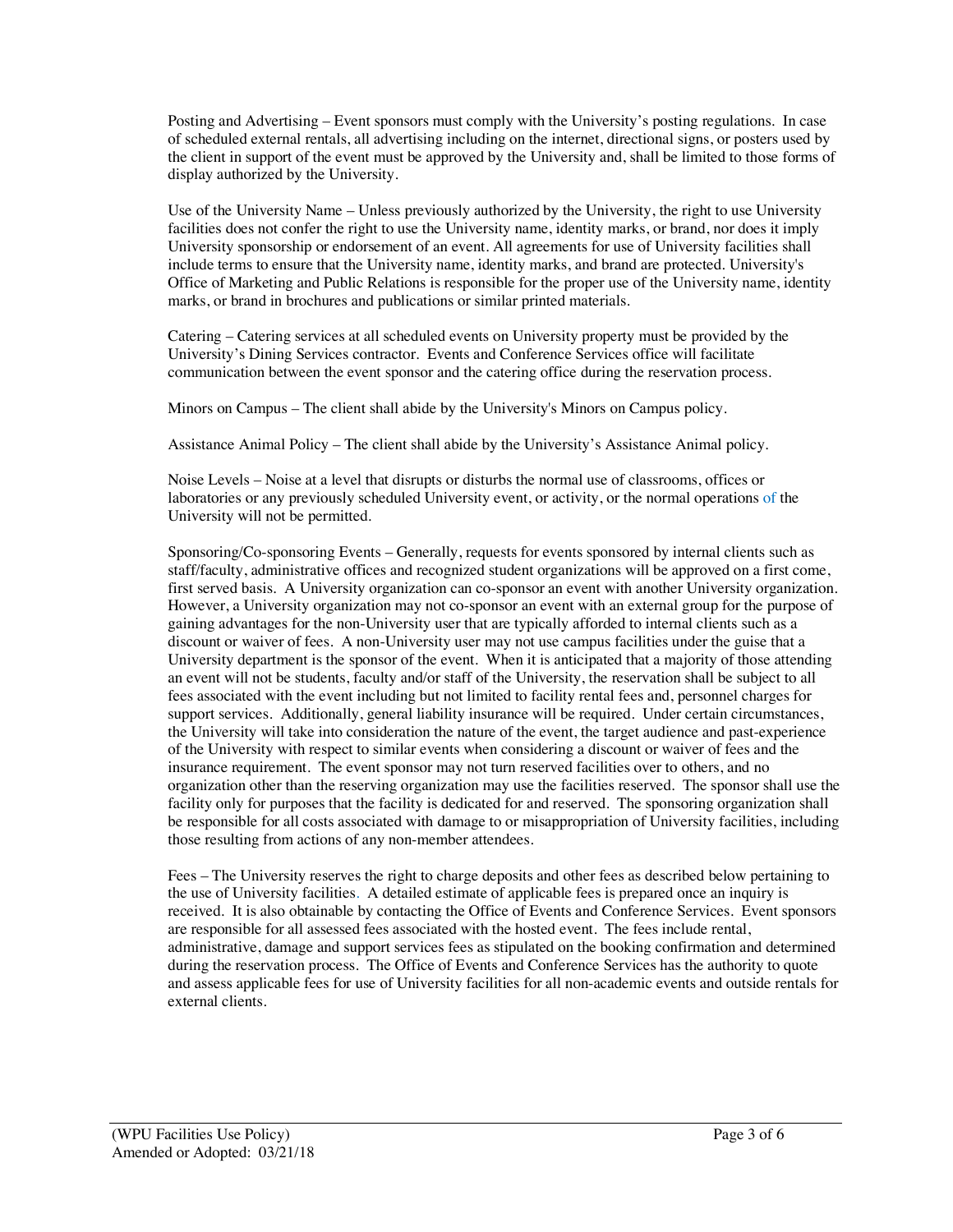Fees can include -

- 1. Administrative Fee a fee assessed for the planning and/or support of the reserved activity/event.
- 2. Damage Fee a fee assessed for damage to a facility resulting from an activity/event.
- 3. Deposit a non-refundable payment made for reserving use of space for an activity/event. The amount of the deposit is applied toward the total cost of all applicable fees arising from the activity/event.
- 4. Rental Fee a fee assessed for use of space, furnishings and/or equipment.
- 5. Support services fee a fee assessed for a service required or provided by the University or its subcontractors, in support of the activity/event (examples include custodial, maintenance, catering, dining hall meals, audio-visual, parking, traffic control, event security, and facility supervision). Event sponsors are not permitted to bring outside vendors for custodial, maintenance, technical support, security or catering/dining, without approval from the University. Increased rates may apply for facility usage during holidays and weekends when the University is closed.

Generally, an internal user who uses the University facilities for an academic activity or co-sponsors an event with another internal group, will not be assessed a deposit, administrative or rental fees. External users will be assessed all the applicable fees and must enter a William Paterson University Facilities and Service Agreement. A discount of 25% on qualifying rental fees is available to an external user upon furnishing proof of its not-for-profit status. Any waiving of established rental fee or change on behalf of a third-party will require an official waiver approved by the Vice President of Student Development and Vice President for Administration and Finance. Such requests will be handled on case-by-case basis.

Indemnification and Insurance – The University requires external users to provide a general liability coverage of at least \$1,000,000 and indemnify the University, The State of New Jersey and The New Jersey Educational Facilities Authority from any liability arising out of actions of the user or its agents' incidental to the use of the University facilities by the user.

Fundraising – The approval of the Vice President of Institutional Advancement will be required for all fundraising events.

Student organizations must comply with the established Student Organization Fundraising Policy and seek guidance and approval from the Office of Campus Activities, Service and Leadership.

The Corporate and Foundations Relations Policy that addresses fundraising should be referred to and followed for any fundraising event that includes charging of an admission fee or soliciting donations and will only be permitted when the proceeds of such an event go into an account established by the University Foundation. Academic or administrative departments requesting use of a University space for fundraising for an external third party must write a detailed explanation of the request. In addition, the requesting client must obtain and present evidence that the third party recipient has been fully evaluated for appropriateness and financial viability by the sponsoring department. This information must be presented to the Office of Events and Conference Services as a part of the reservation process and is subject to approval by the Vice President for Student Development, to whom this department ultimately reports. . If an external third party fundraising activity is approved, all rental, direct and indirect costs associated with the event must be paid to the University*.*

Filming for Commercial Use: Approval and Compliance

1. Filming for commercial use (e.g. films, music videos, documentaries, television and internet advertisements), whether for profit or not, is subject to the approval of the VP for Marketing  $\&$ Public Relations and the VP for Administration & Finance (filming for personal or University instructional use does not require this approval).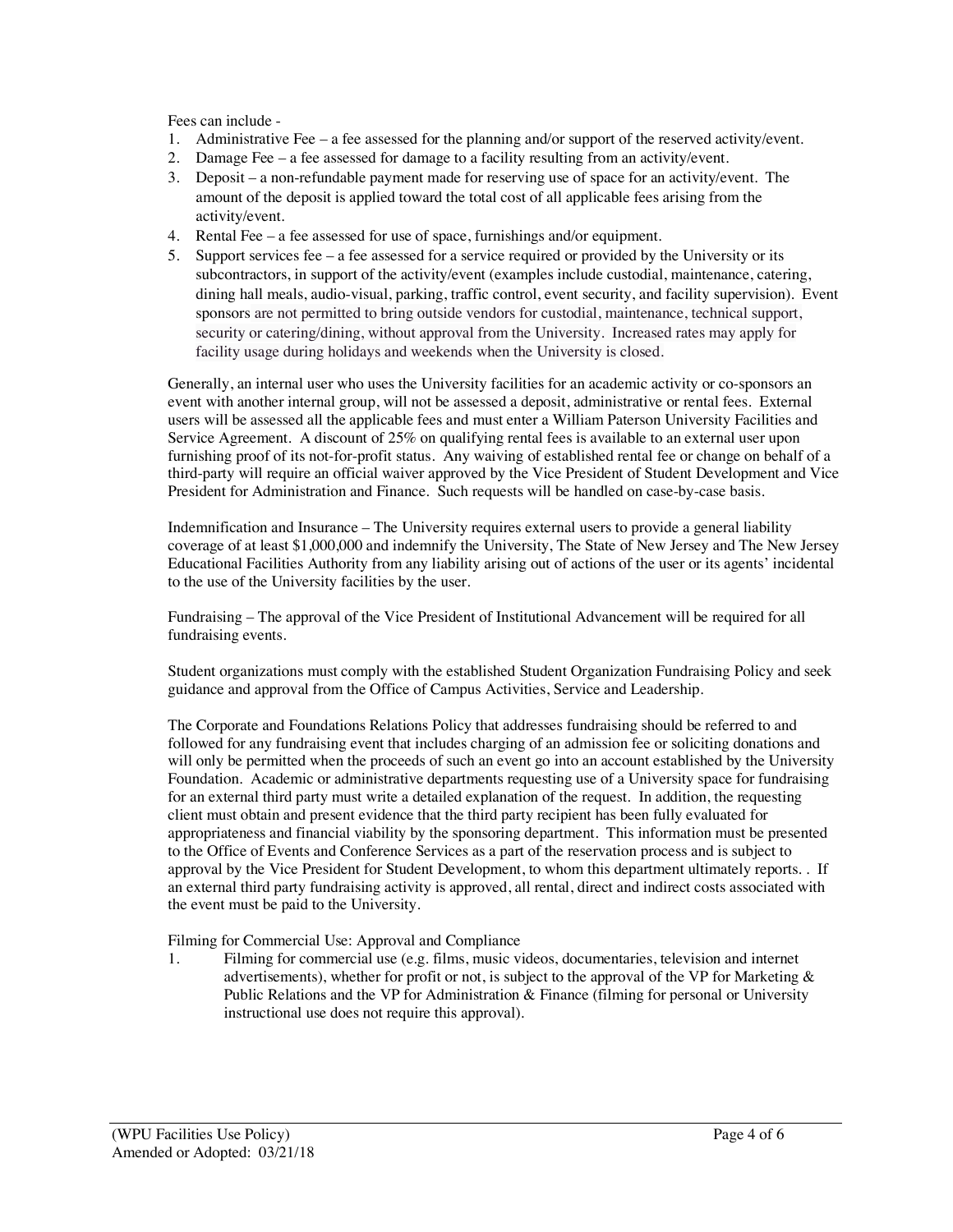- 2. This requirement is to ensure that filming is conducted in a manner that protects the health and safety of University community members and visitors (including the filming participants); avoids interference with University instructional and business operations and with other scheduled activities; protects University facilities and property; and complies with University contractual requirements for the use of University facilities.
- 3. Commercial filming uses and approval will be in accordance with this and other applicable University policies, guidelines and contracts, and state laws and regulations.
- 4. Additional conditions and restrictions may be applied in order to protect the interests of the University and its students, faculty, staff and guests.
- 5. Any modifications to University facilities or property (e.g. painting, fastening anything to interior or exterior walls) must be specifically and individually approved by the Vice President for Administration & Finance or designee(s).
- 6. Commercial filming use is subject to University fees and charges, based on the specific facilities and services required.
- 7. The University reserves the right to inspect the filming premises at any or all times to ensure compliance.

## VII PROCEDURE(S)

## **Procedure for reserving facilities**

## **A. Internal Clients**

Office of Hospitality Services is responsible for facilitating requests from internal clients All requests for University facilities are made by completing the Facilities Reservation Request online https://25live.collegenet.com/wpunj/#home\_my25live[0] at least five business days prior to the event date. Large events and events that require extension of operating hours and coordination of services from multiple areas across the campus will require longer lead times. Certain locations cannot be reserved until after the end of add/drop period for each semester.

The events and conference office staff will determine the availability of adequate and appropriate spaces at the time requested. Meetings and similar activities that do not require Catering or approval or services from other departments will not require any further input. Student programs of a more involved nature may require additional consultation and approval from the Office of Campus Activities Service and Leadership. In case of reservation requests from faculty/staff and administrative departments, the events and conference office staff will assist and identify what services might be required along with any referrals to areas the client might need to consult. Generally, if space is available, a confirmation notice is sent by email within two business days.

Impromptu or last minute requests may be denied especially if they require extended hours or catering, security or other support services.

Public areas and lounges are not usually available for scheduling and may not be used by any office or group for formal meetings or other group activities.

Internal clients who desire to utilize facilities for personal non-university purposes shall be treated as external clients and pay all applicable fees.